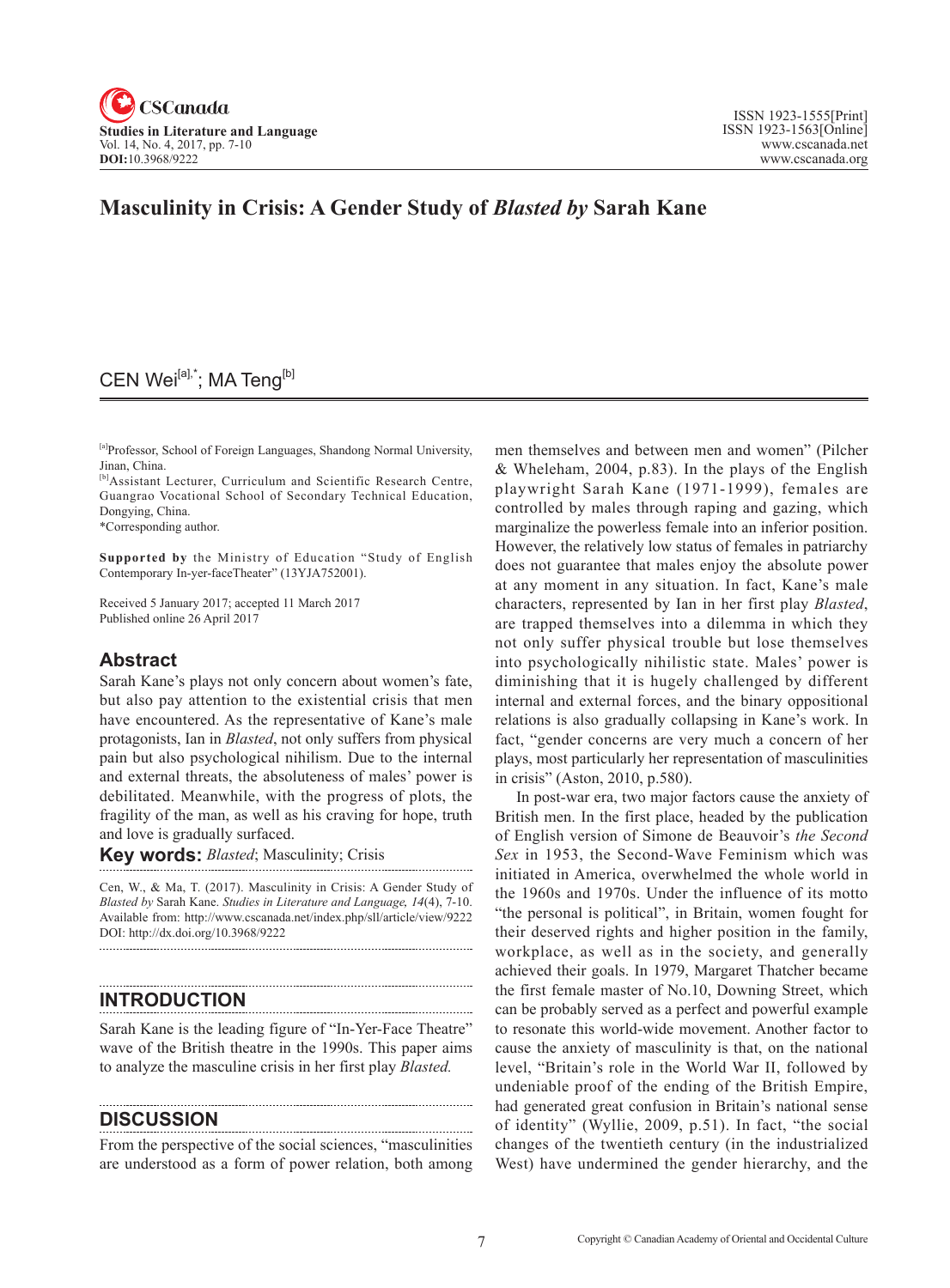position of hegemonic masculinity within it" (Pilcher & Whelehan, 2004, p.84). Against such background, Sarah Kane's male roles are haunted by anxiety physically and psychologically.

In *Blasted*, Kane outlines the brief image of Ian at the opening stage direction that "**Ian** *is 45, Welsh born but lived in Leeds much of his life and picked up the accent*" (Sarah Kane, p.3).<sup>1</sup> And Kane further applies the detail, "gin" to fulfill the figure of Ian. In Scene One, after coming into the hotel room with Cate, Ian "*throws a small pile of newspapers on the bed, goes straight to the minibar and pours himself a large gin*" and straightly "*gulps down the gin*" (p.3). Later, he "*pours himself another gin, this time with ice and tonic, and sips it at a more normal pace*". Successively, he "*goes to the mini-bar and pours himself another large gin and lights a cigarette*" (p.10). It should be noticed that the word "gin" is constantly mentioned with the acts of Ian throughout the play. Ian's addiction to the gin directly resonates to his lung cancer which is illustrated in Scene Two.

*He takes the first sip and is overcome with pain. He waits for it to pass, but it doesn't. It gets worse.* **Ian** *clutches his side—it becomes extreme. He begins to cough and experiences intense pain in his chest, each cough tearing at his lung.* (p.24)

Trapped by bottles of gin and tortured by the terminal lung cancer, Ian views his morbid life with a passive attitude. When Cate persuades him to get a transplant to rescue his limited life, Ian rejects and replies that

**Ian**: Why? What for? Keep me alive to die of cirrhosis in three months' time.

**Cate**: You're making it worse, speeding it up. **Ian**: Enjoy myself while I'm here. (pp.11-12)

According to Kane's depiction, though Ian pretends to judge his limited life in a careless and nihilistic way, there are some details to reveal Ian's cowardice towards death. For example:

Outside, a car backfires – there is an enormous bang. **Ian** *throws himself flat on the floor.* **Cate**: (*Laughs*.) It's only a car.

**Cate**: … You're scared of things when there's nothing to be scared of…

**Ian**: I'm not scared of cars. I'm scared of dying. (p.28)

In addition, Ian's separated family is another factor to deepen his nihilism. In the hotel room Ian confesses to Cate about his family life that "I loved Stella till she became a witch and fucked off with a dyke" (p.19). Hidden information can be obtained that Ian's ex-wife,

Stella is homosexual and it is her homosexual orientation that leads to the disruption of their marriage. And Ian's hatred towards homosexuality is rooted. For example, Ian habitually debases her with viciously words "witch" or "sucking gash", when mentioning Stella. In addition, the relationship between Ian and his son, Matthew is haunted by an estranged atmosphere. In *Blasted*, Matthew hates Ian, and they rarely meet or communicate with each other. The quotation "I'll send him an invite for the funeral" (p.18) apparently implies their tense relations. Thus, getting divorced with his wife and getting alienated with his son, Ian, who hardly gets any warm or tender from his family, now is a rootless soul living a wandering life.

Besides his family life, Ian's job is another factor to push Ian into a deeper status of self-exiling. Illustrated by Kane, Ian is "a home journalist, for Yorkshire" (p.48) who writes stories. However, "when he produces a revolver, 'check it is loaded and puts it under his pillow'. Ian's role as a hit-man" (Saunders, 2002, p.42) who has "signed the Official Secret Act" (p.29) with a secret organization is getting transparent. In that organization, Ian does the jobs under its orders; such as "stood at stations, listened to conversations and given the nod…Driving jobs. Picking people up, disposing of bodies, the lot" (p.30). But, Ian perceives that he is under the surveillance of this organization for his phone is tapped and he is being listened to when he talks to people. Even worse, this organization is seeking opportunity to shoot him for "things" Ian has done. These premises interpret the reason why Ian loads his revolver at any moment and gets nervous when telephone rings or the door are knocked. In daily life, the telephone ringing or the knock on the door is hardly considered as a threat for people, but people may curiously wonder what would happen when telephone or door functions. James Hollis judges that the telephone or "the door becomes an extension of one's identity" (Hollis, 1970, 20). They are also applied as metaphors to expose Ian's inner fragility and the sense of insecurity towards his mysterious job.

In fact*, Blasted* "is a play that asks uncomfortable question about British identity" (Saunders, 2002, p.51), and this nationhood is displayed by the character, Ian, who is born in Welsh but lives in Leeds for most of his life, naturally picks up the accent of Leeds. In Ian's eyes, "English and Welsh is the same. British" (p.41) and due to his loving of this land, he is willingly involved in the secret organization and "done the jobs they asked" (p.30). However, Ian's narrow "sense of national identity is based almost entirely on a sense of a racism" (Saunders, 2002, p.51). For instance, he derisively debases the black people and the Arabs as "nigger" and "wogs". The following quotations can also demonstrate Ian's racial discrimination and his inclination about racial purity:

**Ian**: English and Welsh is the same. British. I'm not import.

<sup>&</sup>lt;sup>1</sup> All the quotations from the play is from the version Sarah Kane: *Complete Plays*. London: Methuen Publishing Ltd., 2001; hereafter the quotations will be only marked by page number.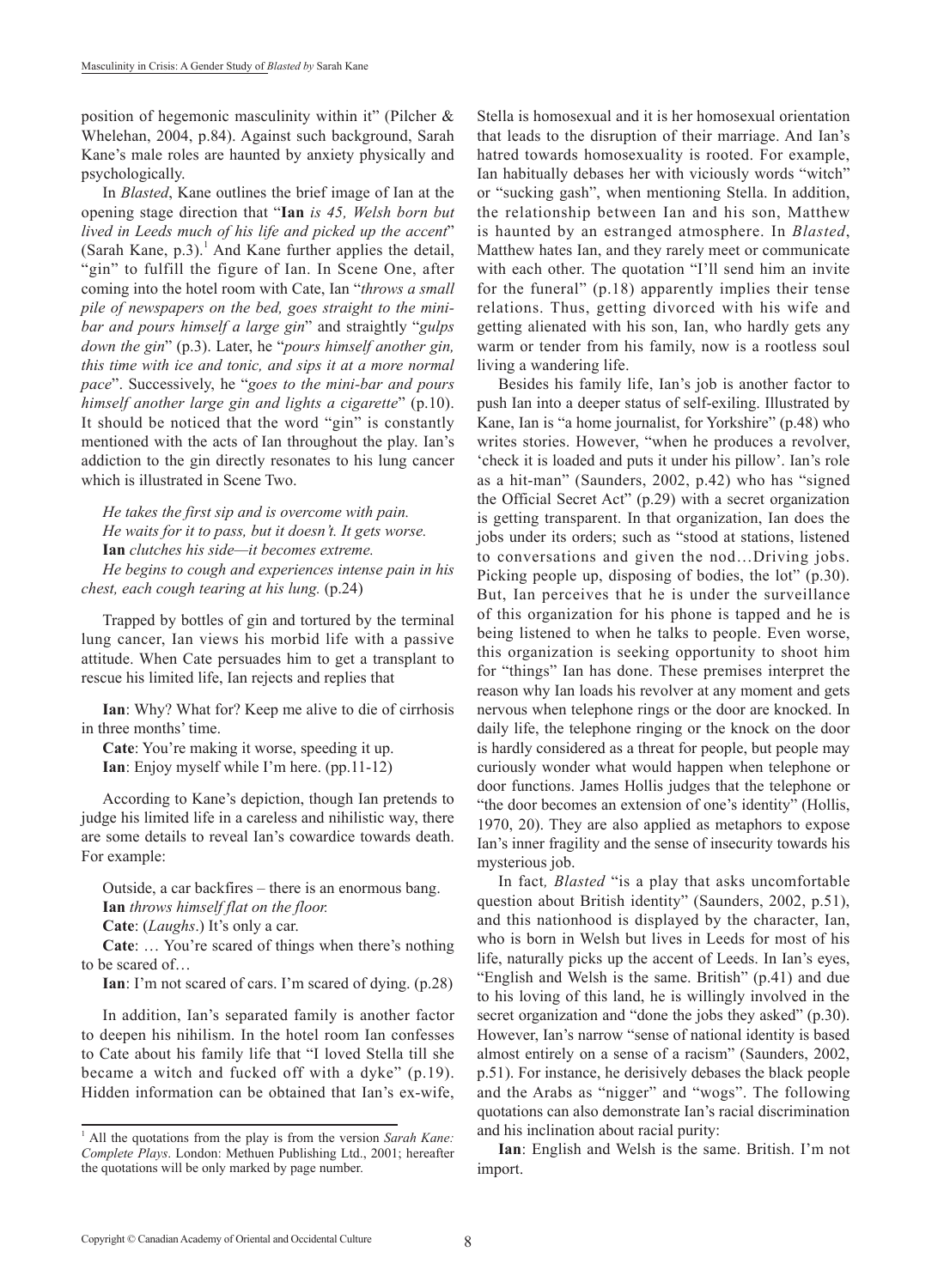**Soldier**: What's fucking Welsh, never heard of it.

**Ian**: Come over from God knows where have their kids and call them English they're not English born in England don't make you English. (p.41)

Besides his racial prejudice, Ian's attitude towards God is revealed through his dialogue with Cate in Scene Four when Ian attempts to commit suicide for he has no tolerance of starvation.

**Cate**: It's wrong to kill yourself. **Ian**: No it's not. **Cate**: God wouldn't like it. **Ian**: There isn't one. **Cate**: How do you know?

**Ian**: No God. No Father Christmas. No fairies. No Narnia. No fucking nothing. (pp.54-55)

God, in Ian's eyes, "doesn't make sense anyway" (p.55). He denies the existence of God, as well as his meaninglessly messed-up life.

On the one hand, tortured by the terminal lung cancer, he is an anxious middle-aged man with narrow sense of nationhood and atheistic attitude toward religion. On the other hand, Ian is also a vulnerably rootless soul that he could not get any consolation from his family or any sense of security from his job. The outward corruption of his body, together with his inward corruption of his moral, push Ian's life into a "stink" status that it's hard for him to exhibit males' power in patriarchy. In a short, Ian in *Blasted* is a dying man in crisis who lives a life with little significance and little self-recognition.

Tortured by physical trouble and psychological nihilism, Kane's male protagonists also experience threats from other males. In *Blasted*, with the males' relations getting tensed, the fragile nature of men is fully unfolded, which further worsens their existing crisis and compels them into the situations of self-destruction. At the end of Scene Two, with a bomb being bombarded, the luxury hotel room in Leeds is instantly changed into a war zone. The soldier stages and begins to master the stage with Ian. In Scene Three, after knowing that Ian is a journalist, Solider drinks up the last mouthful of gin and illustrates to Ian the atrocities he has seen and done to the women, as well as the inhuman humiliations his beloved girlfriend Col has suffered in the war, so as to make Ian "proving it happened" (p.47).

Obviously, soldier's touching sorrow for losing his girlfriend in the war could not be understood by the untouched bystander, Ian. Burdened with huge sorrow, Soldier transforms his desperation into cruelty and repeats the atrocities his girlfriend Col has suffered on Ian's body. With no exaggeration, Soldier's atrocities push the barbarity of *Blasted* into a suffocating extreme. It is worth to mention that the action that Soldier holds his rifle to Ian's head functions as a resonation to the physical abuse Ian has conducted on Cate in Scene Two, when "he puts

the gun to her head, lies between her legs, and simulates sex. As he comes, Cate sits bolt upright with a shout. Ian moves away, unsure what to do, pointing the gun at her from behind (p.27). In that scene, Ian puts his gun to Cate's head and forces her to make love with him. By comparing these two similar scenes together, it can be said that "the soldier makes an explicit parallel between the closeted violence enacted on Cate and the plethora of violence he has witnessed and enacted" (Tycer, 2006, p.95). It is Soldier's acts that make Ian's power being stripped off. In this circumstance, Soldier is the active power-holder; while Ian is transformed from a perpetrator into a passive victim, and his position is naturally degraded into an inferior status.

With solider exactly copies what the appalling insult his girlfriend Col has suffered in the war on the body of Ian, the relations between Ian and soldier get tenser than ever. Both of them are entrapped into a mental frustration. The reenacted violence turns Ian into an empathetic sufferer to experience the horror Col has gone through in the war and propels him to reflect the brutal physical and mental insults he has perpetrated on Cate. But the soldier hardly feels any release from the reenactment of violence he has vented on Ian. He "can be seen as suffering from post traumatic stress disorder, remaining trapped in cyclical manifestations of violence" (Tycer, 2006, p.96). Tortured by the sorrow of losing his beloved girlfriend, the desperate soldier cries his heart out and pulls the trigger to embrace death, for his death is the only possible way to mourn and experience his girlfriend's tragedy. In the tense relations between Ian and soldier, Ian is changed from a perpetrator into a victim; while the soldier, the war survivor and victim, now is transformed into a perpetrator and dies at last. At this moment, the boundaries between the perpetrator and victim are blurred and the crisis of masculinities is aggravated in Kane's depiction. In fact, it can be said that "almost all Kane's work explores a diseased male identity" (Saunders, 2009, p.30).

The above analysis makes it safe to conclude that Kane's male protagonists are physically tormented by body corruption and confronted with nihilism in mentality. At the same time, Kane's male characters are threatened by their tense relations with other males, which further plunge the masculinities into a deeper crisis. Their lives fill with no meaning and human emotions, sex or power could not enlighten their nihilist world. Under the cover of cruelty, they are so fragile that they actually long to be cared, understood and loved by others.

#### **REFERENCES**

- Aston, E. (2010). Feeling the loss of feminism: Sarah Kane's *Blasted* and an experiential genealogy of contemporary women's playwriting. *Theatre Journal, 62,* 575-591.
- Hollis, J. R. (1970). *Harold Pinter: The poetics of silence*. Chicago: Southern Illinois University Press.